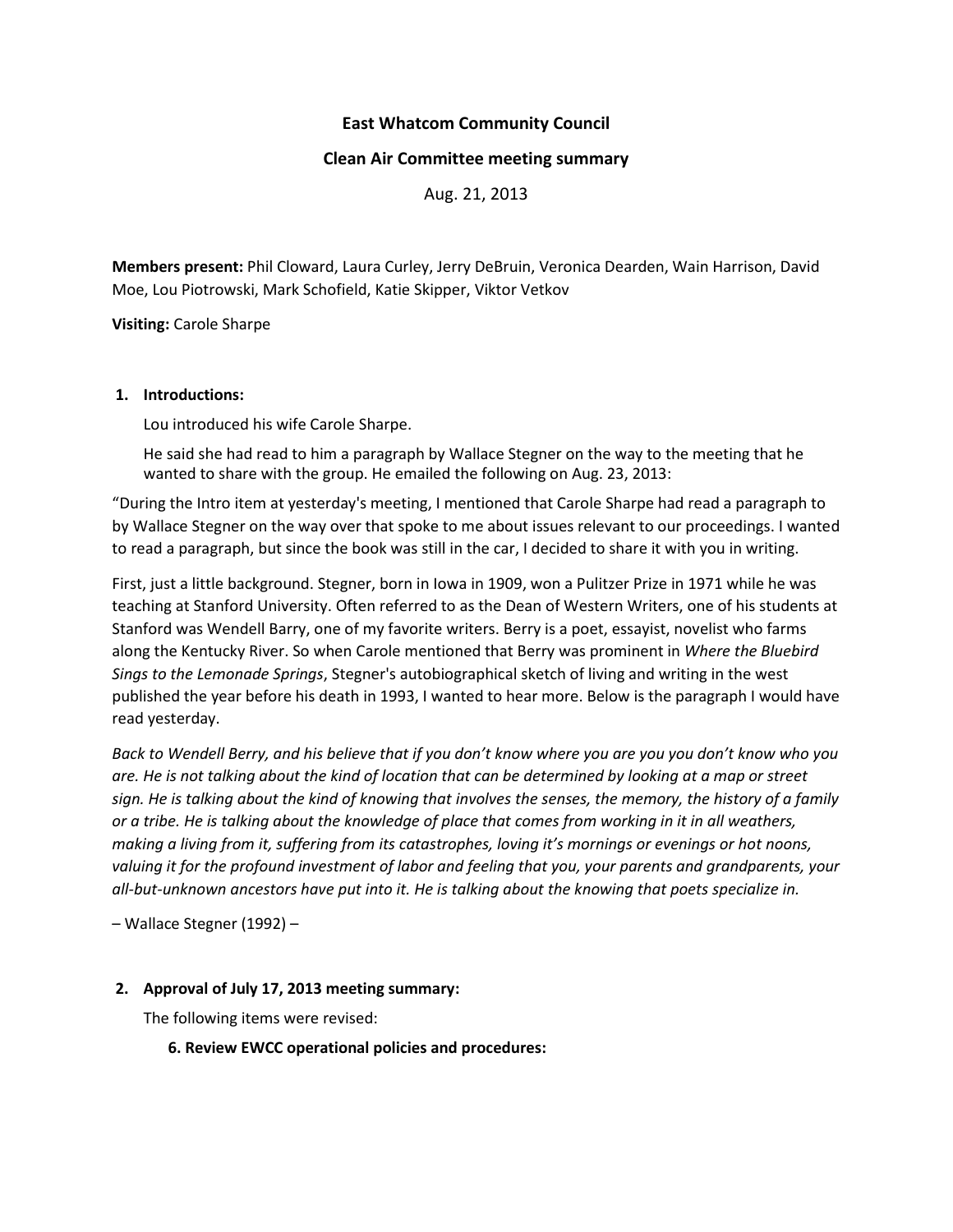Lou would like to start putting together a will maintain a "Policy Policies and Procedures" document for the committee that would-will include the group's charge, facilitation and support procedures, etc.

**Action item:** Laura will compile her notes and send them to Lou. The committee will continue developing policies and procedures. Lou will start developing a maintain and add to the document as necessary, notebook and will present a final draft to the full EWCC **Board of Directors for review and approval.** 

### **7. Review charge of Clean Air Committee:**

The group agreed on the charge as follows:

The charge of the EWCC Clean Air Committee is to work jointly with the Northwest Clean Air Agency to develop a comprehensive, community-based, long-range plan designed to improve the air quality in the East Whatcom County Region.

Action item: Present committee's charge to the full EWCC Board of Directors for review and approval - **Lou**

Lou went on to explain the structure of the East Whatcom Community Council. All residents of the Foothills region are considered members of the full council. Residents elect the Board of Directors, which is responsible for policymaking and decisions on large issues that affect the community. The Board of Directors has no staff. Committees do the work. The Board of Directors' fiscal agent is the Opportunity Council.

Phil moved to accept the meeting summary as amended. Mark seconded. The summary was unanimously accepted.

# **3. Open public comment**:

Lou thanked everyone in attendance for their dedication to making the Foothills region a better place to live.

# **4. Additions to the agenda:**

The group agreed to move up Item 10, regarding planning for an upcoming community potluck, to follow Item 6, "Committee member reports."

# **5. Action item follow-up:**

 **Action item:** Mark will look into how the Opportunity Council has administered previous government grants and loan programs, and what the application and administration requirements were.

**Follow up:** Mark checked into how the Opportunity Council might apply for grant funds or administer a revolving loan program for repairing heating sources. The Opportunity Council's initial response was that, as a  $501(c)(3)$ , his organization may not have the authority to apply for or develop such a program, but it is possible that it could be the fiscal sponsor that administers a grant. He pointed out that similar services may already be available through existing Opportunity Council programs. For example, the Opportunity Council has a low-income weatherization program that includes heating system upgrades for people who meet certain income eligibility requirements.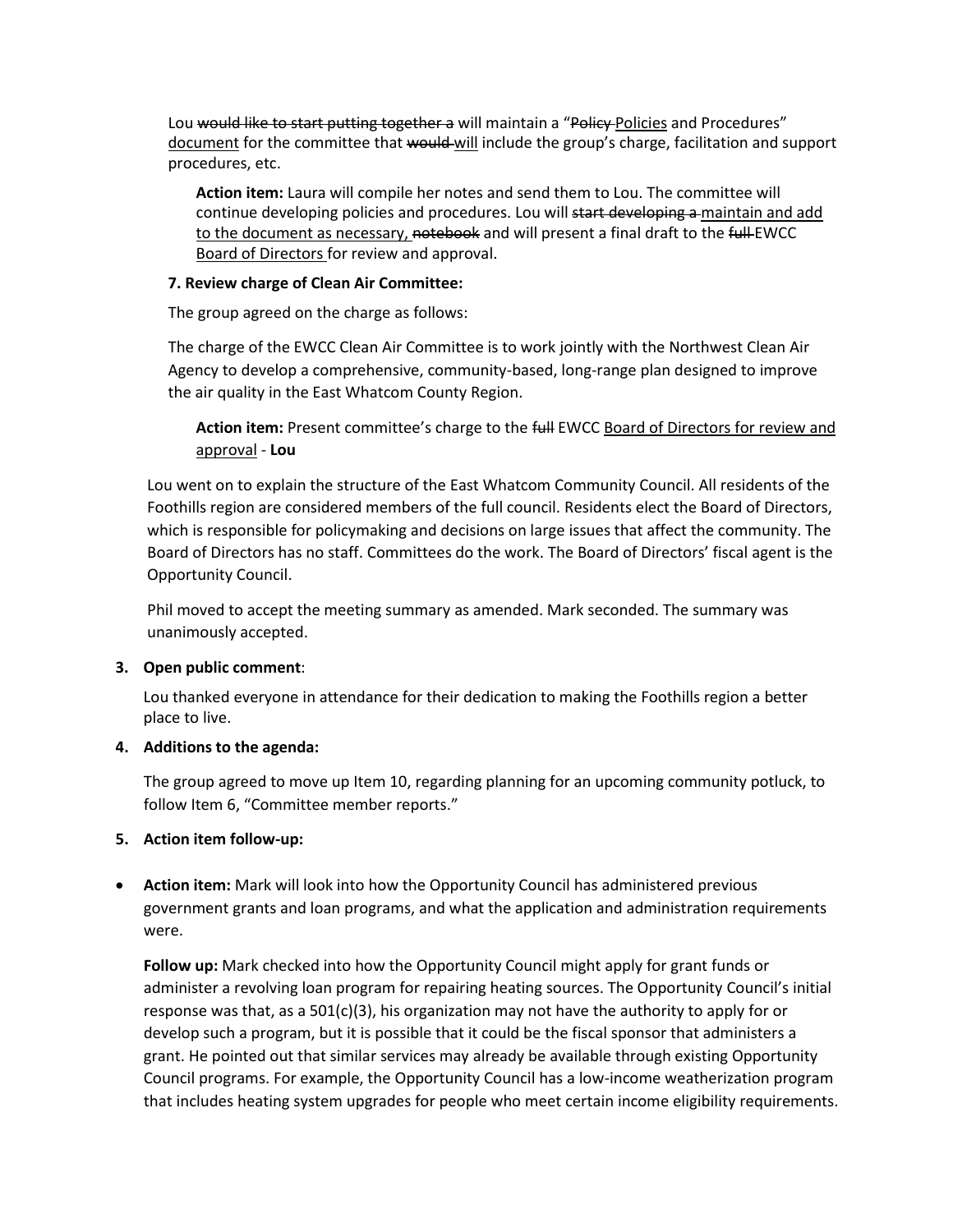There is also the Community Energy Challenge through which residences and businesses can receive support and get access to refunds that help with weatherization and efficiency upgrades.

The group agreed that this information would be useful in determining what the community's needs are and where there are gaps in services as air quality improvement plans take shape.

As a next step, after the Northwest Clean Air Agency (NWCAA) receives the latest round of state woodstove change-out grant funding and renews its contract with the Opportunity Council, the committee will plan a workshop to share with the community what assistance is available and who is eligible.

Discussion followed about the change-out program and what heating sources are eligible.

 **Laura provided a woodstove change-out grant update.** The Washington Department of Ecology had provided unofficial confirmation that NWCAA would be receiving more woodstove change-out grant funds, and that Ecology was interested in using Columbia Valley as a pilot project area for an afterburner retrofit device. The devices are said to greatly reduce smoke from wood burning devices. They cost about \$300 each, not including installation. The devices aren't likely to be ready for broad distribution until next winter, but a few demonstration models may be available this winter.

The group agreed that compared with the cost of a new woodstove, the afterburners would be an inexpensive upgrade, and resident members would be willing to promote the device.

- **Action item:** Jerry will check with David about placing meeting notices in the Foothills Gazette. **Follow up:** The Foothills Gazette will publish the meeting notices.
- **Action item:** Laura will compile her notes and send them to Lou. The committee will continue developing policies and procedures. Lou will maintain and add to the document as necessary, and will present a final draft to the EWCC Board of Directors for review and approval.

**Follow up:** Lou said that when we have more, we will add to it, but that we're not quite ready to present it to the EWCC Board.

**Action item:** Present committee's charge to the EWCC Board of Directors - **Lou**

**Follow up:** Lou asked to submit the charge to the EWCC Board for its Oct. 3 meeting.

 **Action item: Laura** will compile the list and send it to Lou for circulation as soon as possible. **Committee members** will talk to neighbors for more ideas and report back at the next meeting.

**Follow up:** Done. The following additions were made to the stakeholder list:

- o area developers
- o U.S. Department of Health
- o Mount Baker Lions Club
- o Washington State Department of Natural Resources
- o asthma clinic
- o PeaceHealth
- o school nurse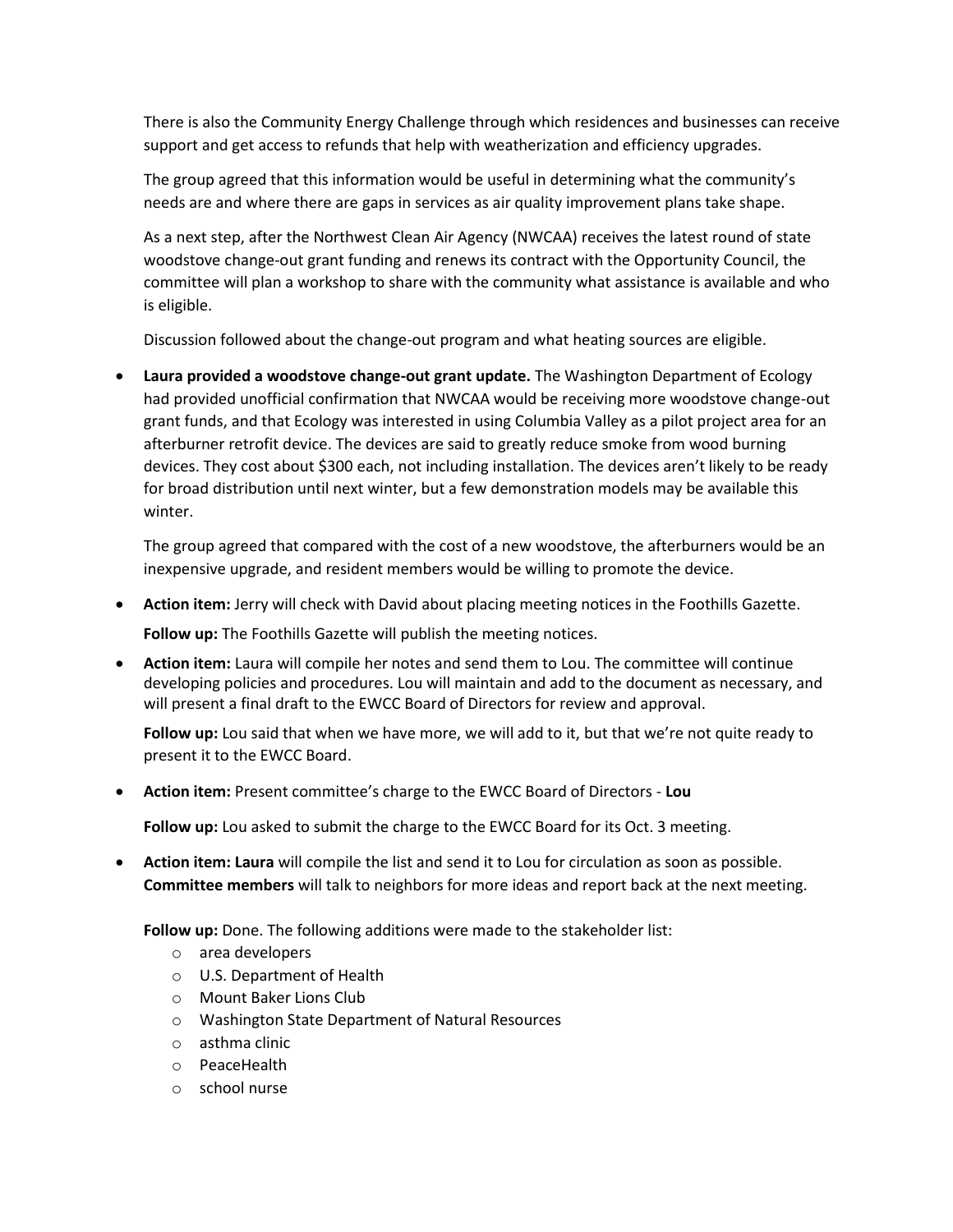- o Readiness to Learn Coordinators (Mount Baker School District has two. Paula Stratman was suggested)
- o Port of Bellingham
- o Foothills Medical Center Committee (currently the Interfaith Committee)
- o U.S. Department of Health

Elaborating on the last item, Lou said that when he and Phil started working in 2002 to develop the Community Resource Center building, there were three parts: The structure, a gymnasium and a health clinic. He said they have not given up on the other two parts. With recent changes in federal health care laws, some funds may be available for a clinic. The committee is now 12 to 15 people and a couple more are going to be added. At the next meeting, he said he thinks they are going to change the name.

### **6. Committee member reports:**

 Katie updated information she had provided on power outages at the last meeting. She checked with Puget Sound Energy after some committee members expressed skepticism about the numbers because they experienced much longer periods without power. PSE responded that the numbers provided were averages, and that some people may have experienced outages that were twice as long as the hours reported.

The group agreed that it was important to work with PSE because there would be little hope of promoting alternatives to wood heat if people aren't confident in the power supply.

 Lou said he met with Port of Bellingham Commissioner Mike McCauley and shared the idea of a community run wood bank. He said the idea was well received and was in line with the port's economic development goals. He suggested that the group should look for ways to engage the port by continuing to think about our plans from an economic development perspective.

Discussion followed about possible economic development opportunities.

The Port of Bellingham was added to the stakeholder list.

### **7. Review Clean Air Committee's plans for joint Kendall Watch and EWCC September potluck:**

Veronica said the potluck to celebrate the Kendall Watch anniversary was booked at Kendall Elementary School in the gym on Monday, Sept. 9. Setup would be from 4:30 to 6 p.m., and the potluck would be from 6 to 8:15 p.m. She will send out invitations. Unstaffed tables would be available for the Resource Center, Opportunity Council, Kendall Watch, the fire department and Chamber of Commerce to provide information.

### **8. Review/update preliminary list of stakeholders:**

- Whatcom County Health Department
- East Whatcom community residents
- Vulnerable populations (children, the elderly, people with heart or upper respiratory disease or illness)
- School officials Kendall Elementary and Mount Baker School District
- Media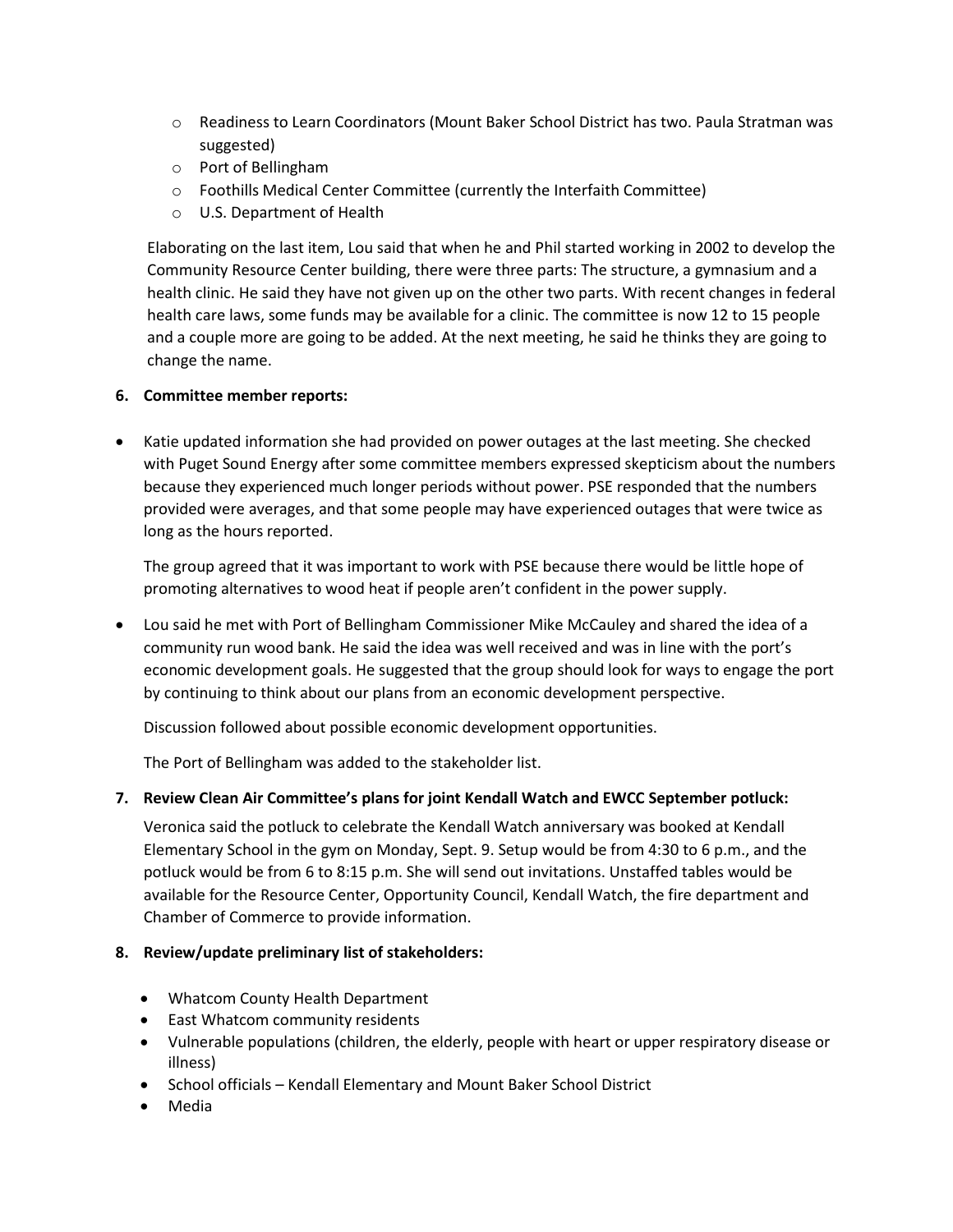- Emergency responders
- Medical professionals
- Puget Sound Energy (PSE)
- Opportunity Council
- Timber industry
- Kendall Watch
- Whatcom County government
- Northwest Clean Air Agency (NWCAA)
- U.S. Environmental Protection Agency (EPA)
- Washington Department of Ecology (Ecology)
- Realtors/property managers
- **•** American Lung Association
- Chamber of Commerce
- Local businesses
- National Institute of Health
- Woodstove retailers
- Slavic community
- Food bank
- Local churches
- **•** Opposition
- Insurance companies
- EWRRC staff
- Local residential and commercial real estate developers
- State Department of Health (DOH)
- Mount Baker Lions Club
- Washington State Department of Natural Resources (DNR)
- Asthma clinic
- PeaceHealth
- School nurse
- Readiness to Learn coordinators
- Port of Bellingham
- Foothills Medical Center Committee (currently the Interfaith Committee)
- U.S. Department of Health

### **9. Discuss process for selecting stakeholder representatives and the vision for their role/involvement with the committee:**

Committee members began discussing at what level they would engage stakeholders and what the stakeholders would do.

The group agreed that some on the list should become active, regular members of the committee, some would be good sounding boards and information resources that would be called on/invited to attend or review plans as necessary, and some should be kept informed of committee activities if they were appropriate avenues of physical, monetary and/or political support.

The group began considering what the relationship between the committee and stakeholders should be and how to establish criteria and categories for participation.